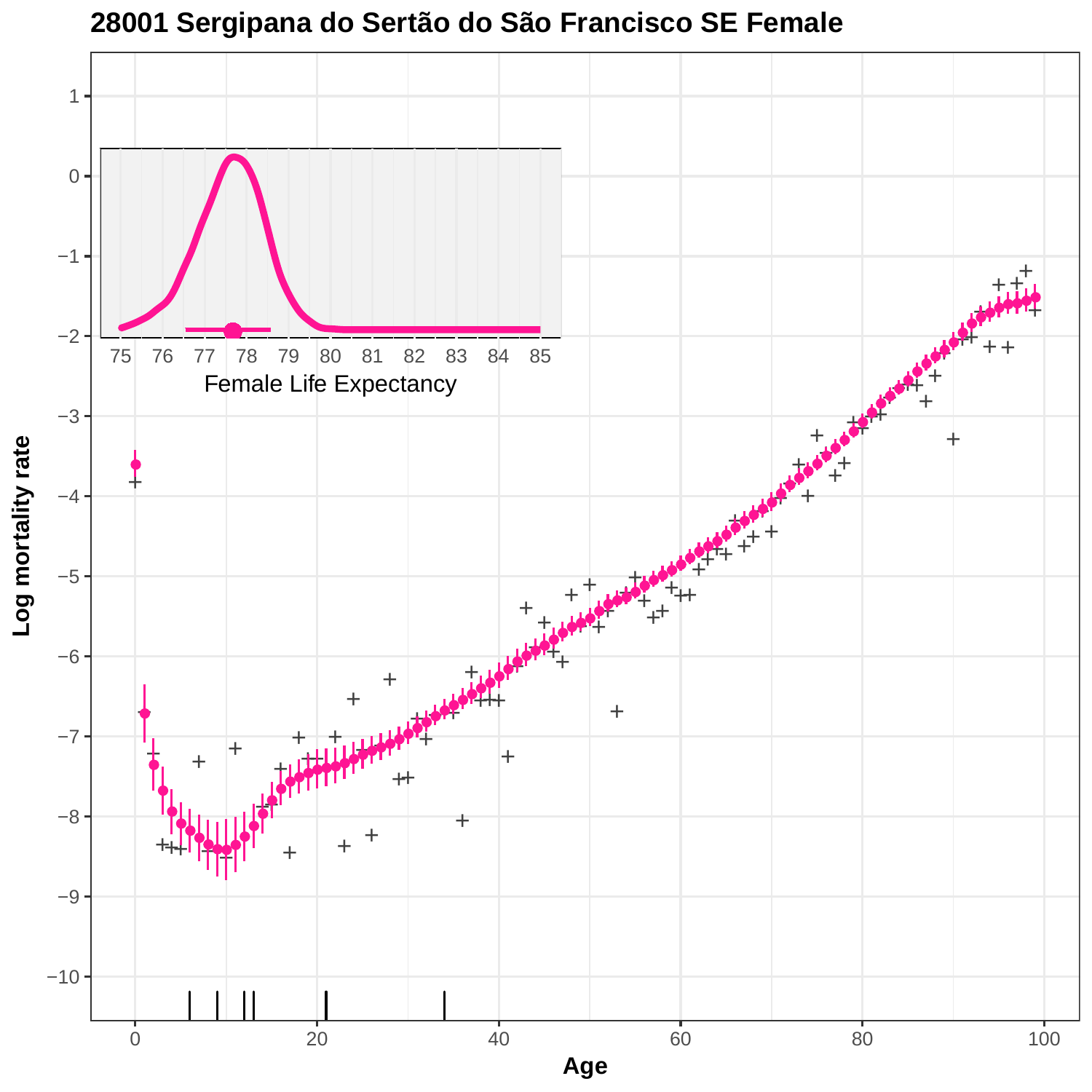

### **28002 Carira SE Female**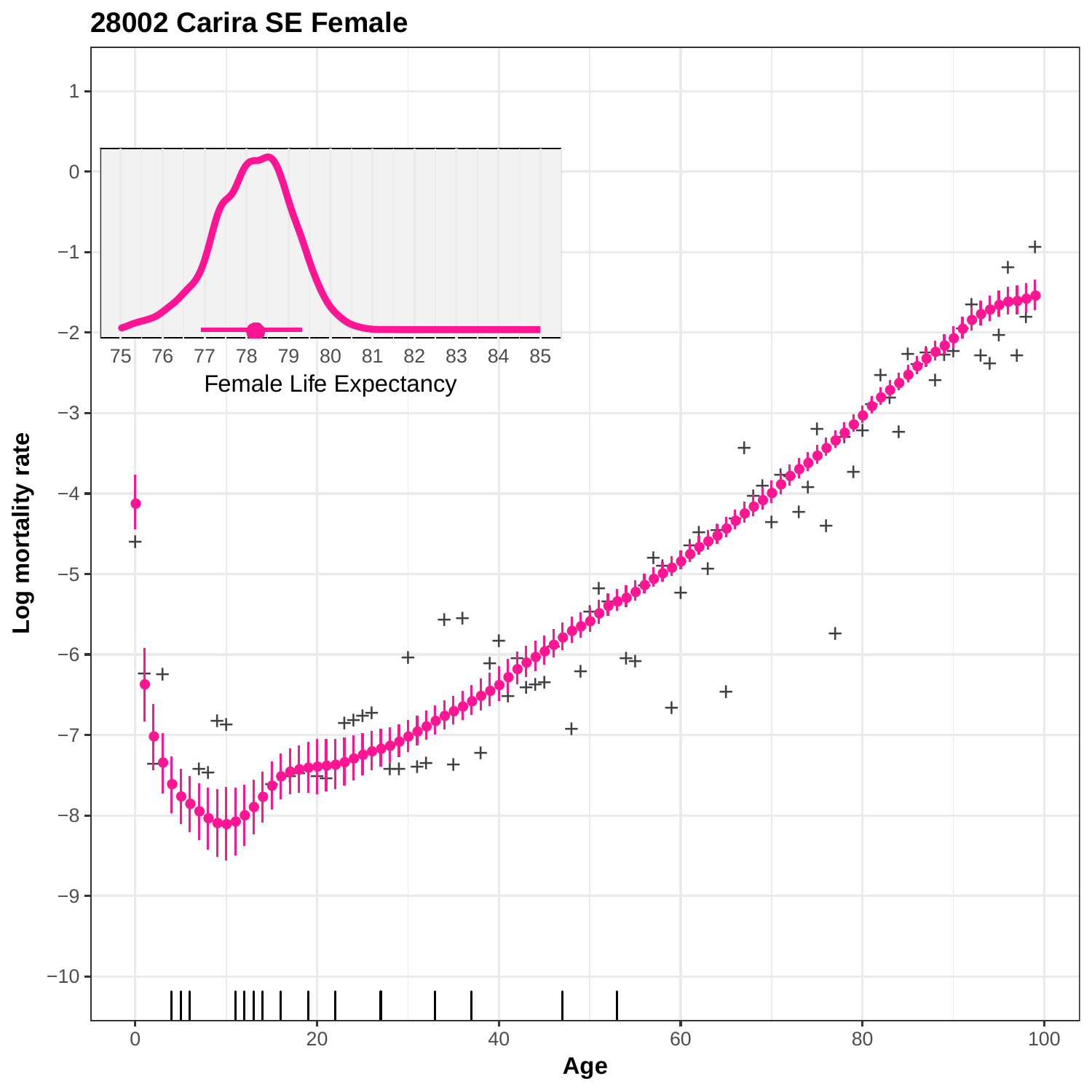

**28003 Nossa Senhora das Dores SE Female**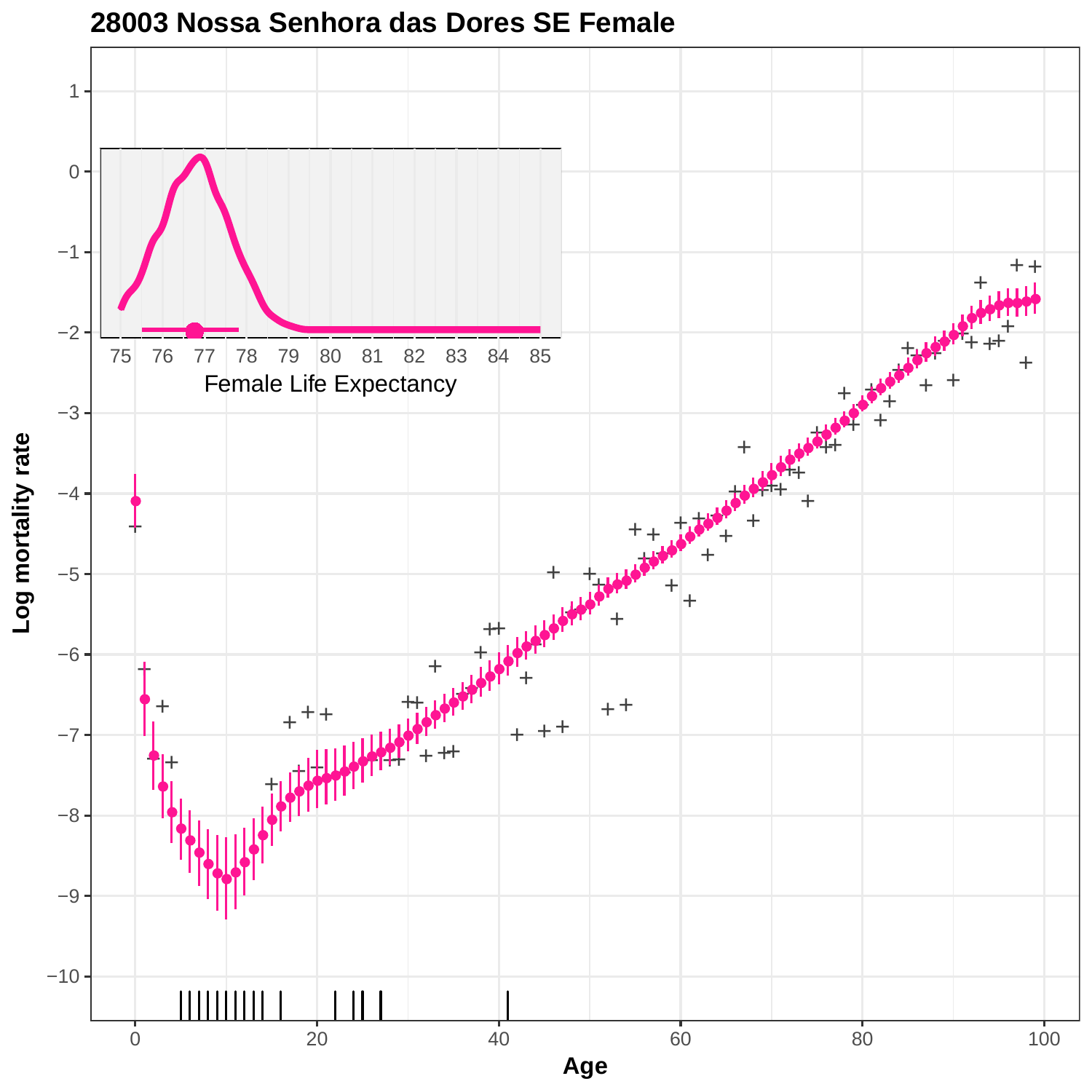

### **28004 Agreste de Itabaiana SE Female**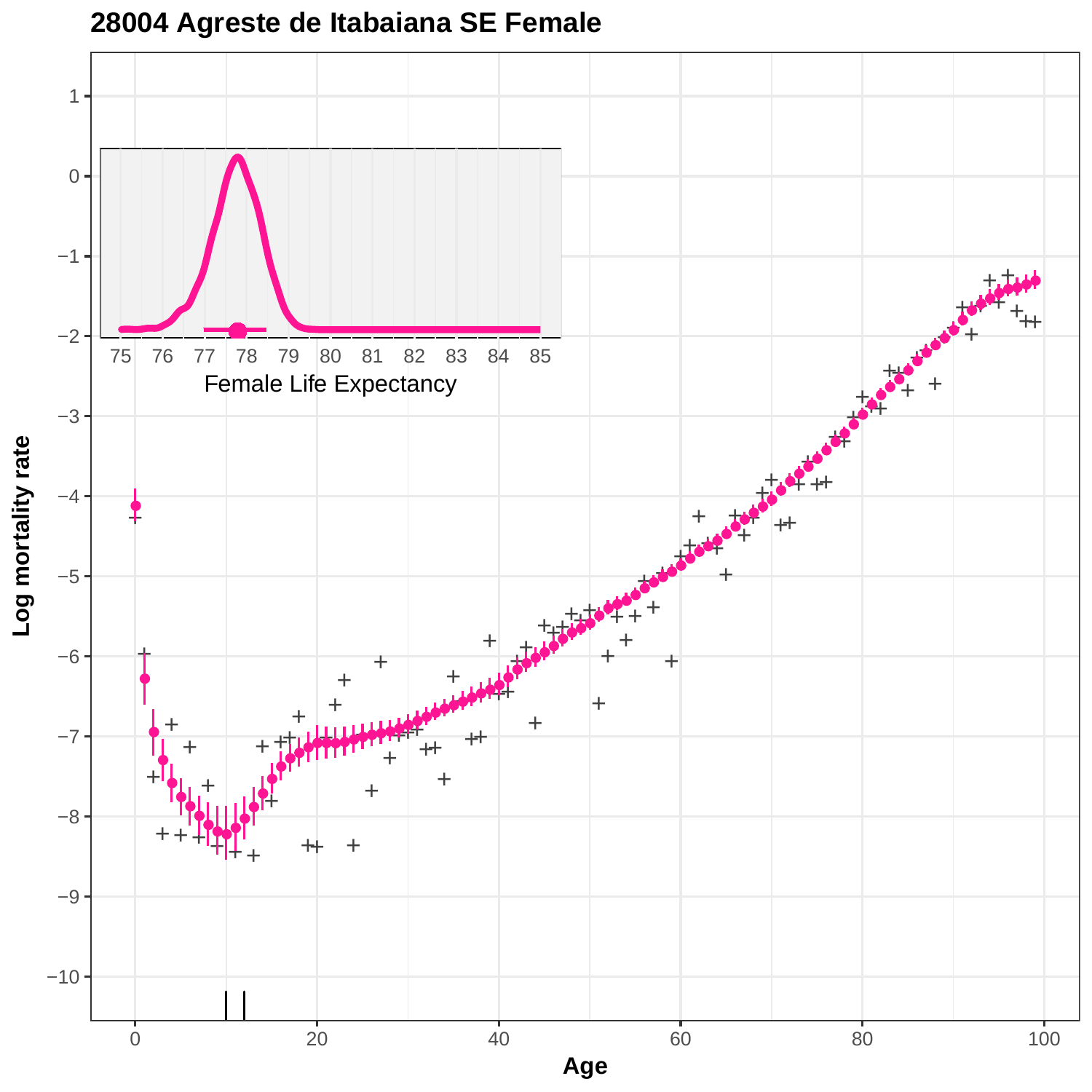

#### **28005 Tobias Barreto SE Female**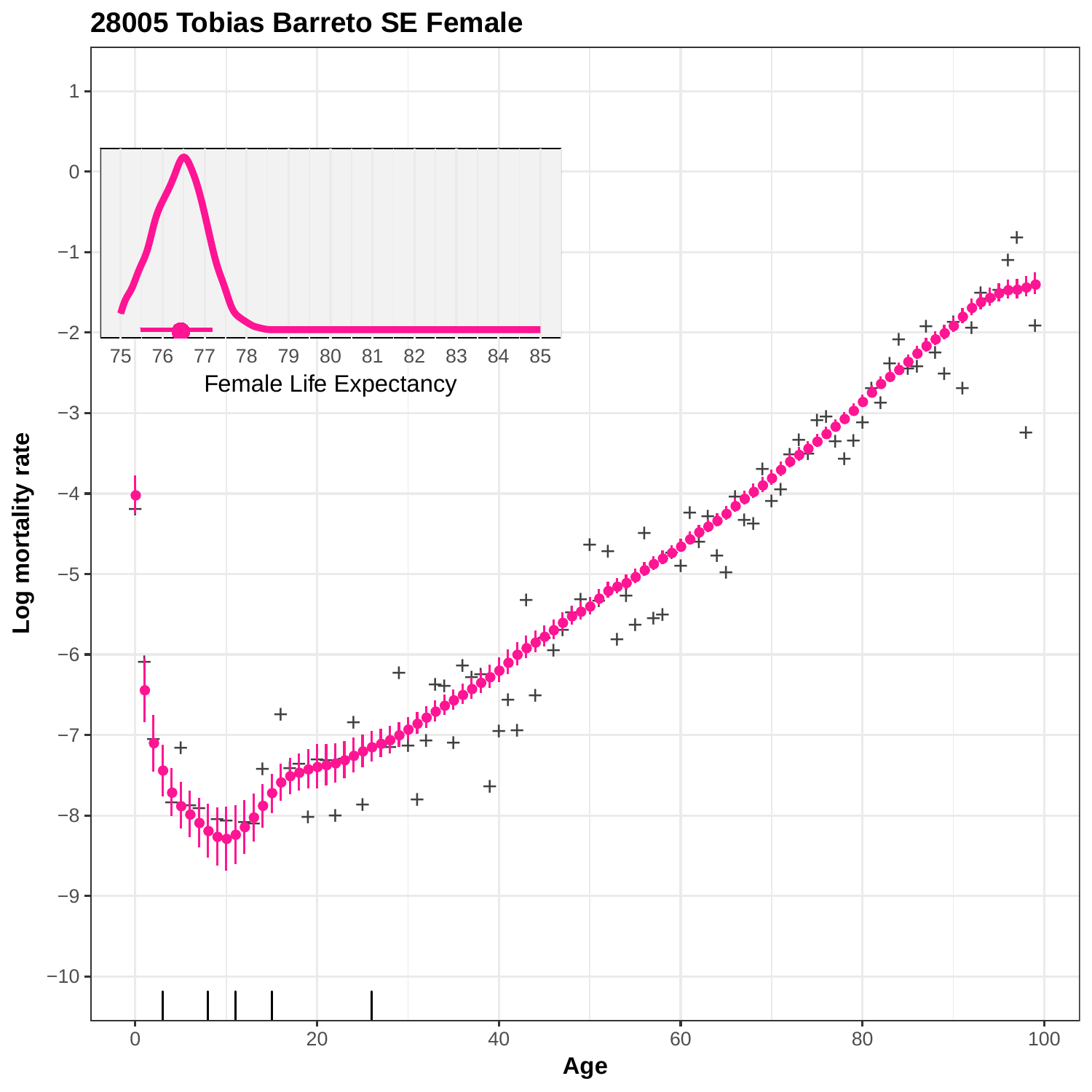

### **28006 Agreste de Lagarto SE Female**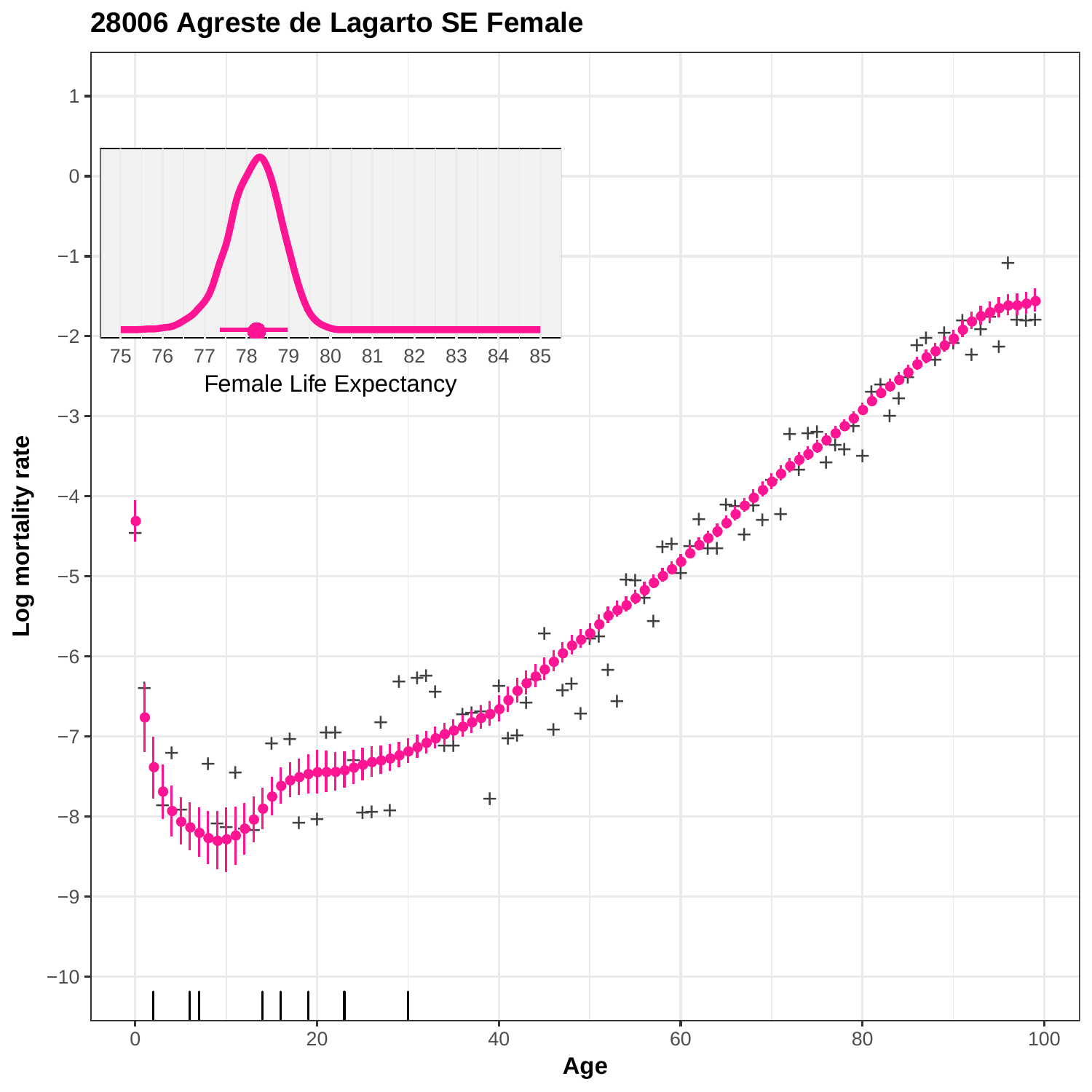# **28007 Propriá SE Female**

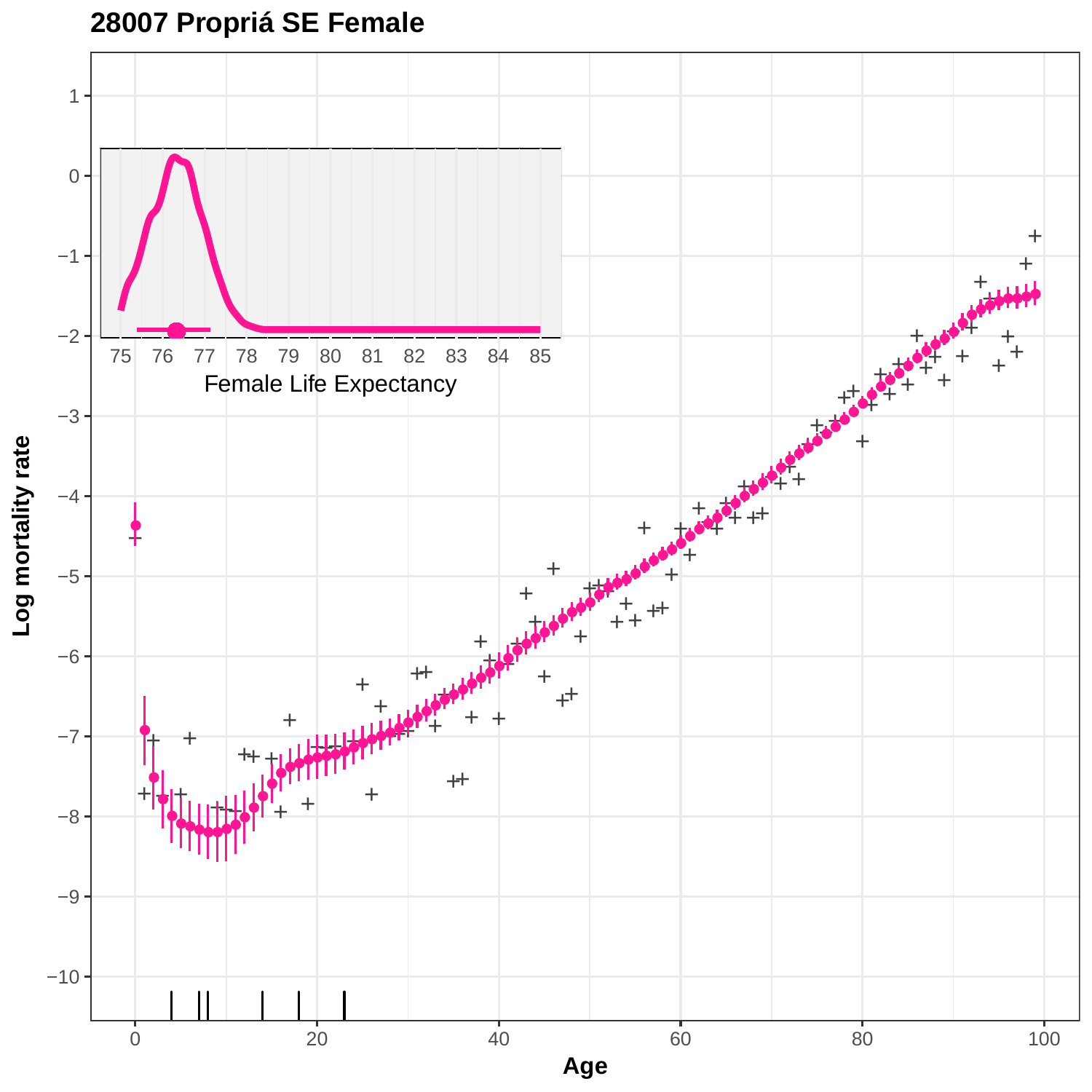

# **28008 Cotinguiba SE Female**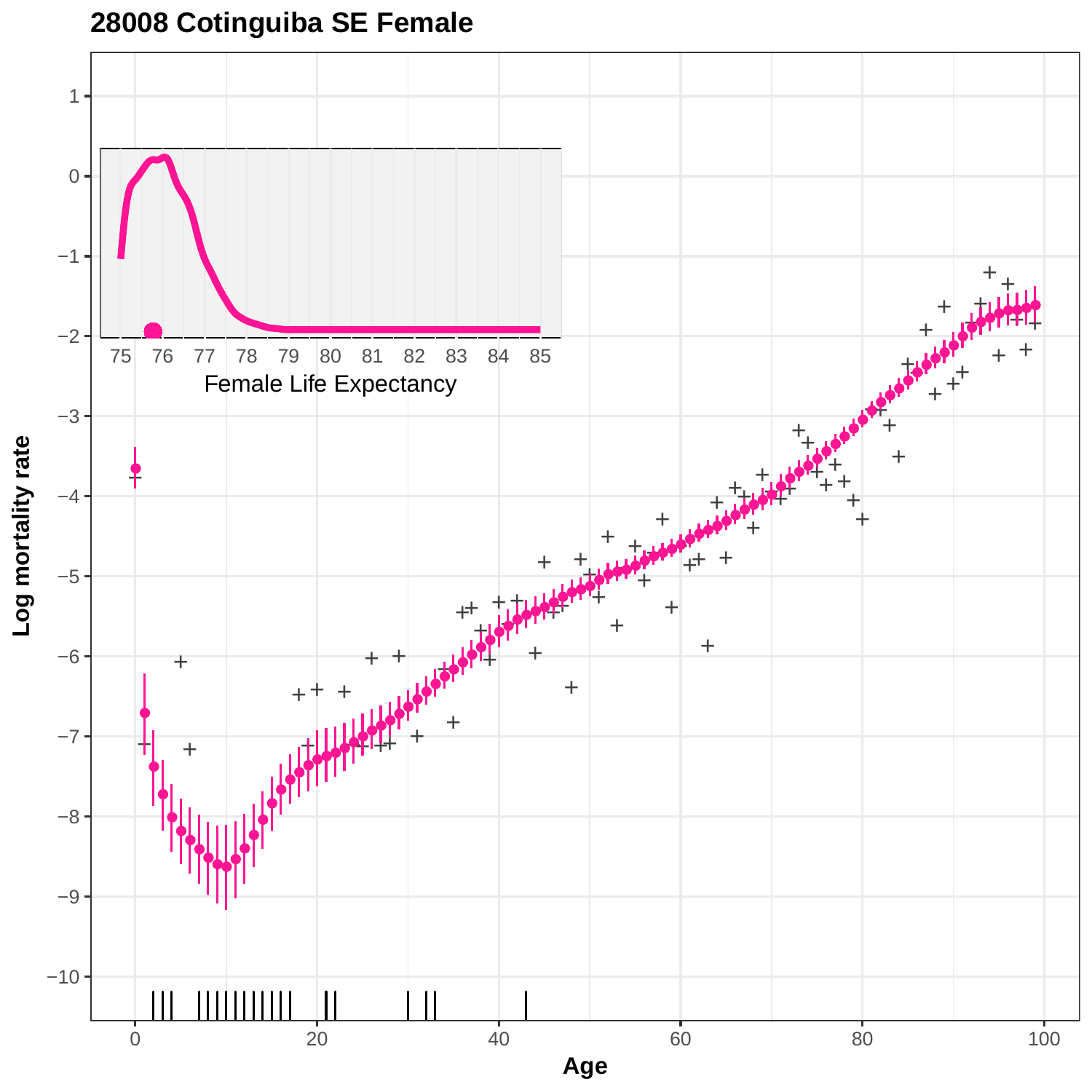

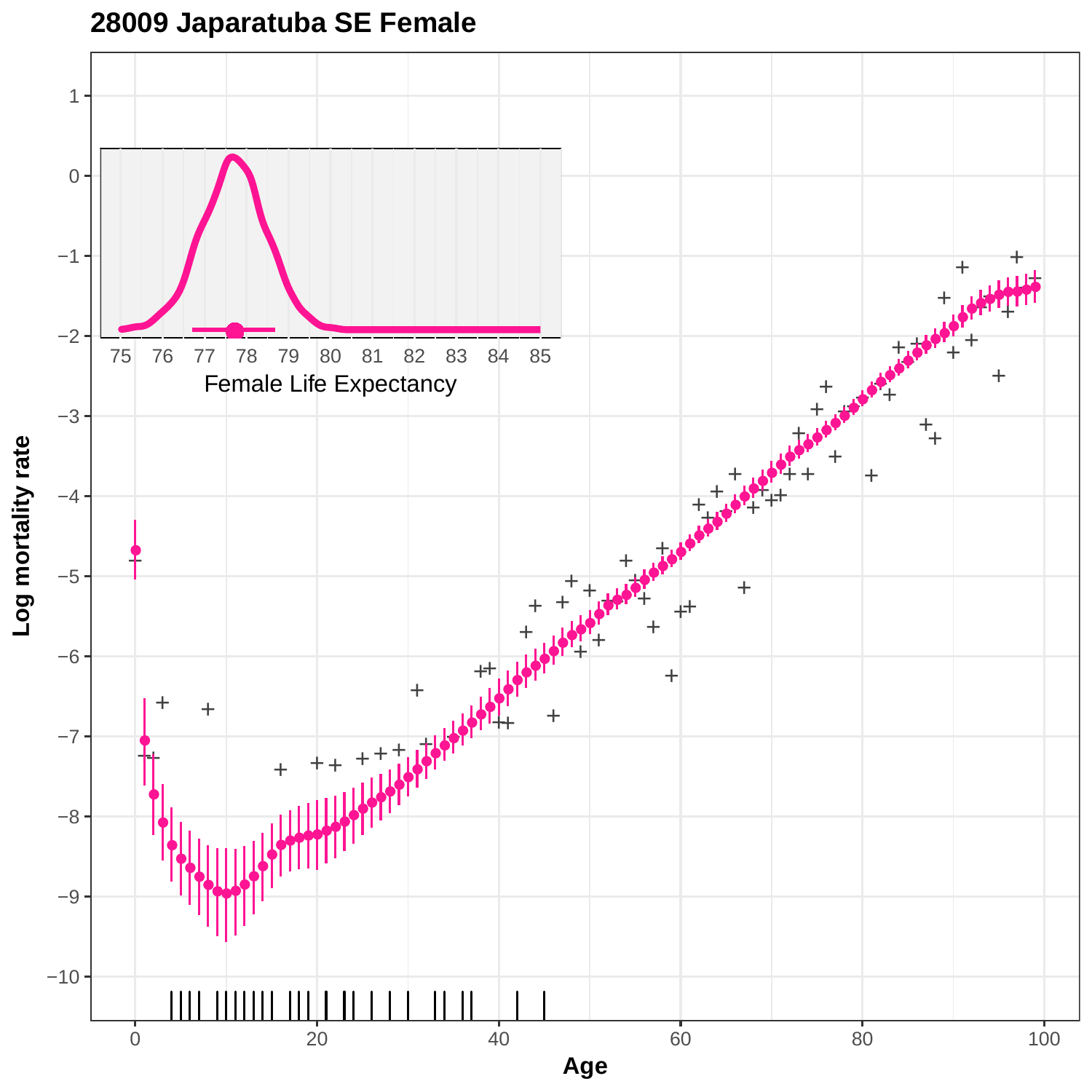

### **28010 Baixo Cotinguiba SE Female**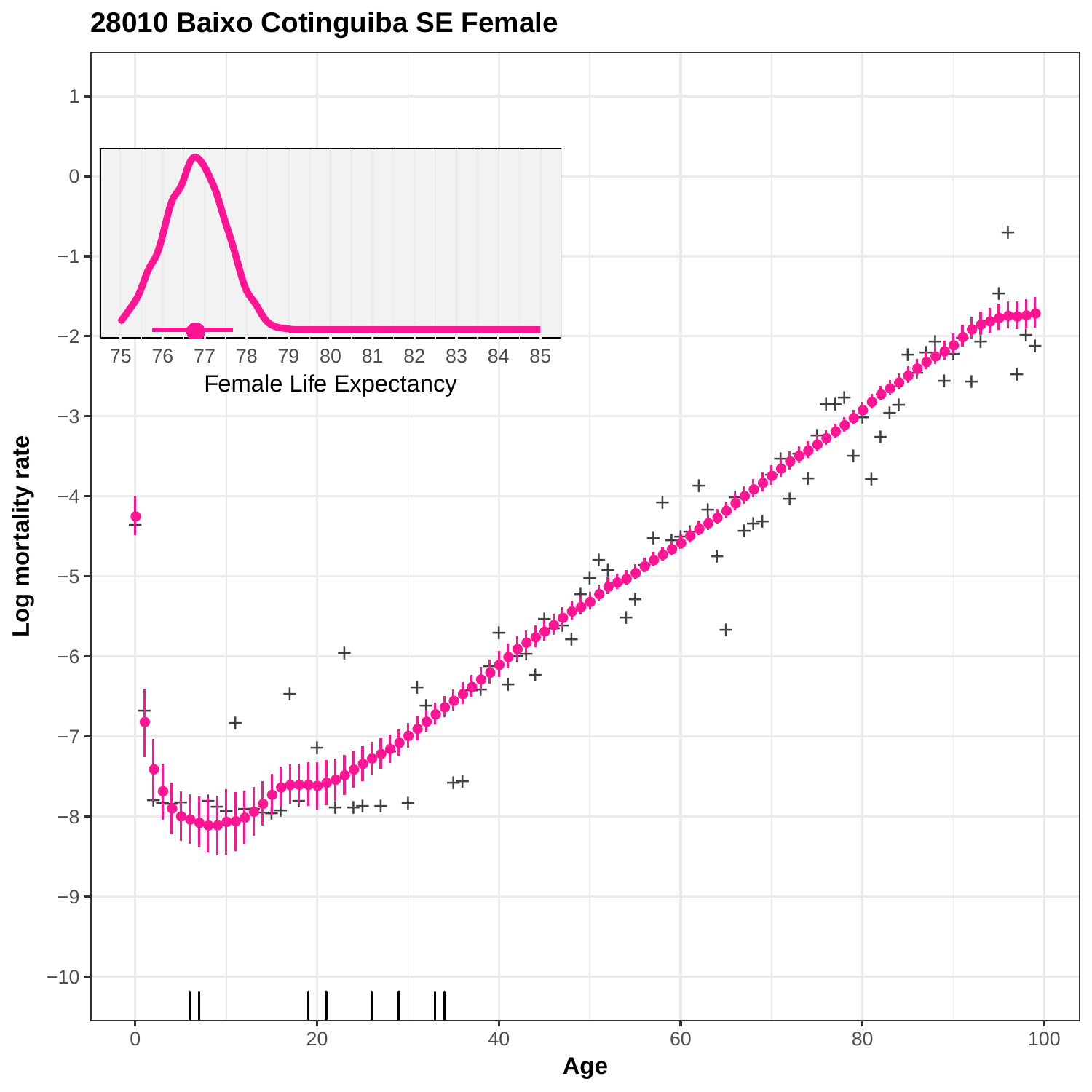

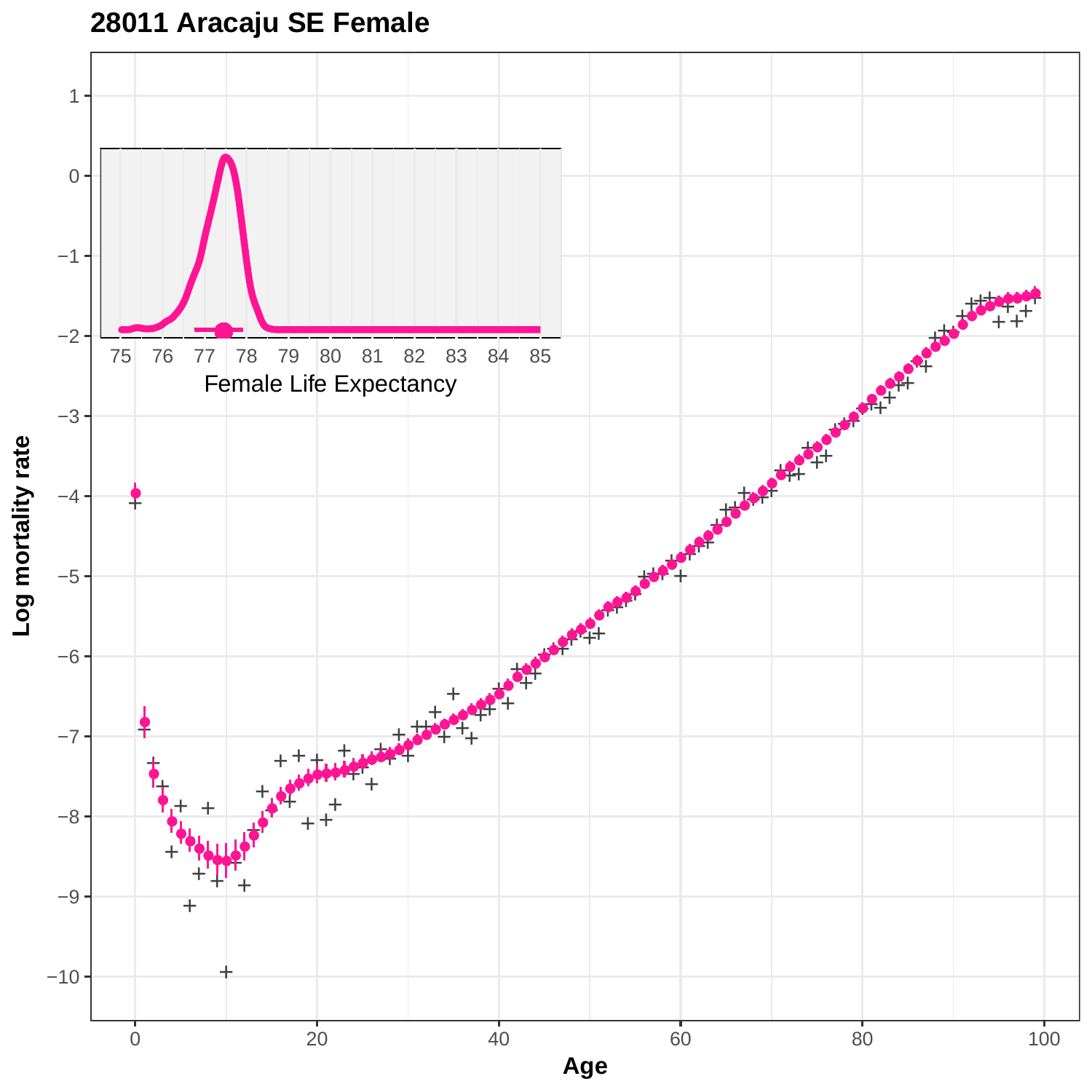